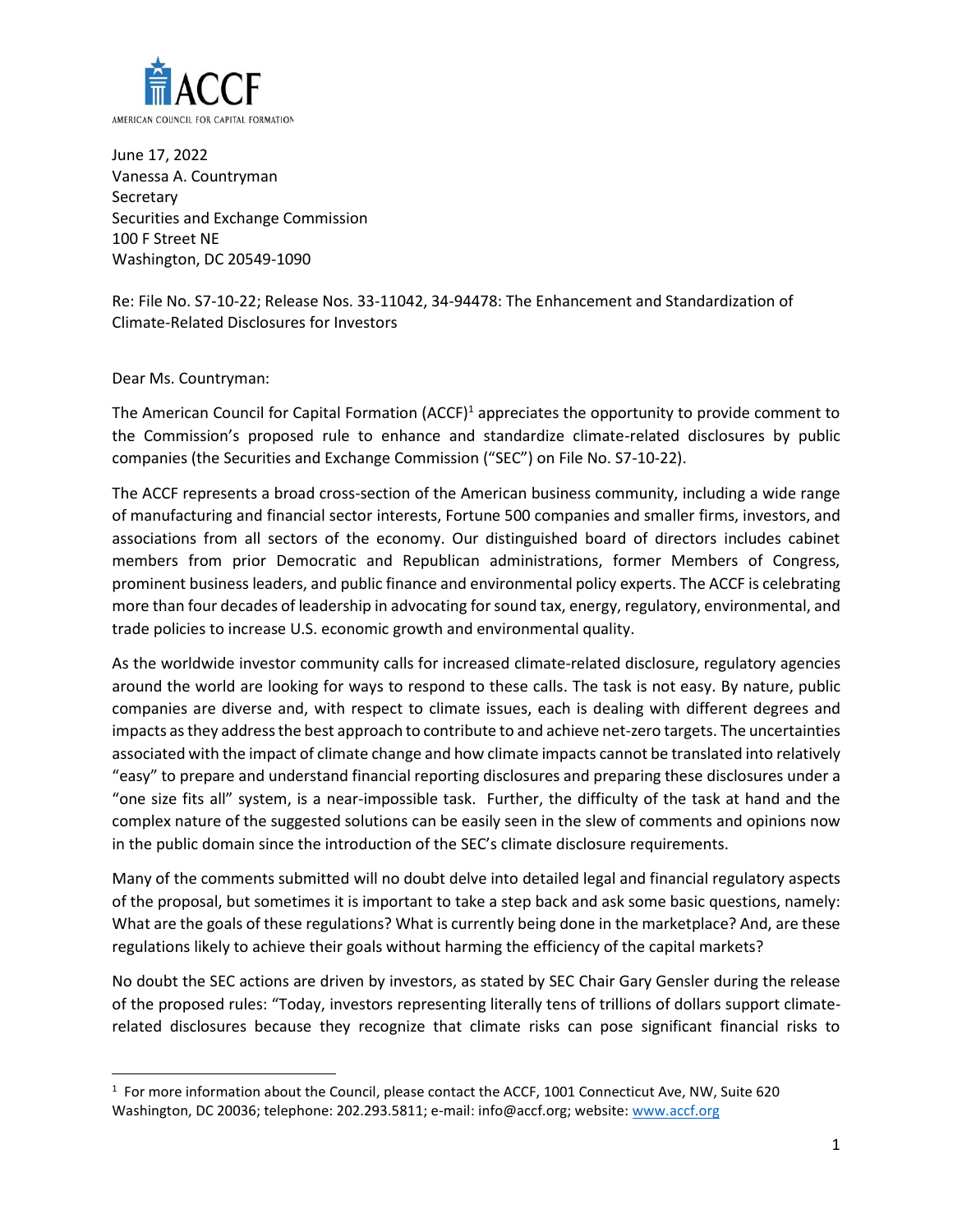

companies, and investors need reliable information about climate risks to make informed investment decisions."<sup>2</sup>

The SEC needs to chart its course of action under the guidance of its three-part mission: to protect investors, to maintain fair and orderly and efficient markets, and to facilitate capital formation. There are some valid questions on whether the proposed rules follow these guidelines and whether they have been analyzed thoroughly to understand the direct and indirect burden they might impose on the U.S. economy.

Of particular importance to the mission of the ACCF is the proposed rules' impact on the potential regulatory costs for public firms and the resulting adverse impact on capital formation and the overall economy. The ACCF does not dispute the need for SEC guidance in these disclosures, especially as a number of other countries are moving forward with their own rules that could subject U.S. multinationals to different and misaligned rules in multiple jurisdictions. This scenario could multiply the cost of the regulatory burden of climate disclosure. However, the proposed rules as currently formulated are too extensive and prescriptive in nature, creating disclosure requirements "relating to strategy, business model, outlook and risk management, including relating to targets, goals and transition plans,"<sup>3</sup> which could impose significant costs on public companies, and as we will discuss with respect to Scope 3 requirements, many smaller, and private firms in the value chain.

The potential size of the added costs related to new mandatory climate reporting standards is another layer of overall regulatory burden on public companies. According to some experts, increased regulatory costs is one of the reasons for the decrease in the number of U.S. companies traded on major stock exchanges in recent decades. This downward trend in the number of companies has ramifications for capital formation and the U.S. economy. In these comments, the ACCF first highlights a few of the provisions in the proposed rule, as well as the timeline for implementation, which could have a significant impact in terms of raising the regulatory cost faced by public companies if they are finalized as is. These comments then highlight the results of new research commissioned by the ACCF and conducted by EY's Quantitative Economics and Statistics Group (attached to this comment letter).

# **I. Sample of Issues with Climate Disclosure Rule that Could Raise Regulatory Costs**

The comments below highlight some key items in the proposed rules that could have a significant impact on public companies' regulatory costs if they are finalized as is. It is not intended to be a full analysis of the proposal and its costs and benefits, rather it pinpoints how the proposal can introduce significant uncertainty as well as increased costs for public firms.

# *The Materiality Question, Uncertainty and Costs*

SEC rules are guided by the Supreme Court's traditional materiality standard to make sure that reported information is relevant for investors' decisions, based on a 1976 ruling that states that company

<https://corpgov.law.harvard.edu/2022/04/30/ten-thoughts-on-the-secs-proposed-climate-disclosure-rules/>

<sup>2</sup> Gary Gensler, "Statement on Proposed Mandatory Climate Risk Disclosures," March 21, 2022. <https://www.sec.gov/news/statement/gensler-climate-disclosure-20220321>

<sup>&</sup>lt;sup>3</sup> Michael Littenberg, Marc Rotter, and Hannah Shapiro, "Ten Thoughts on the SEC's Proposed Climate Disclosure Rules," April 20, 2022, Harvard Law School Forum on Corporate Governance.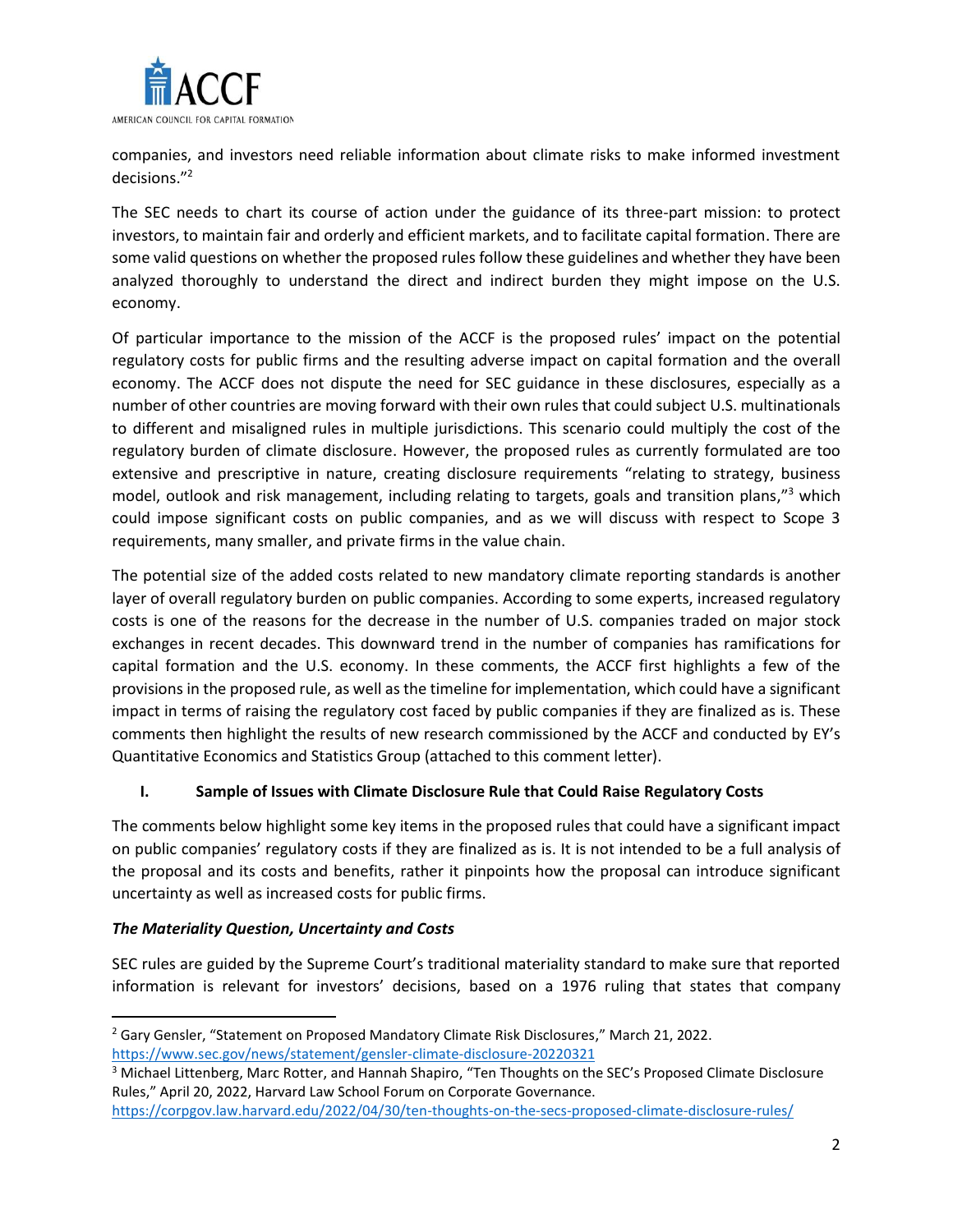

information is material if there is "a substantial likelihood that the disclosure of the omitted fact would have been viewed by the reasonable investor as having significantly altered the 'total mix' of information available."<sup>4</sup>

The proposed rule, however, takes a more prescriptive approach, in some cases side stepping the traditional materiality definition. For example, Proposed Items 1502 and 1503 under S-K regulations are very extensive and include much uncertainty, by nature. This could impose significant data collection and analysis costs on firms which, in some cases, would need to gather granular information that is immaterial for investors. For example, Proposed Item 1502 requires registrants to provide a detailed discussion of the particular climate-related risks on:<sup>5</sup>

- Business operations, including the types of risks and locations of potential impacts.
- Products or services.
- Suppliers and other parties in its value chain.
- Activities to mitigate or adapt to climate-related risks, including adoption of new technologies or processes.
- Expenditures for research and development.

The detailed nature of these mandatory disclosures makes it difficult to put a price tag on the effort required to compile such detailed quantitative and qualitative analysis. Again, using Proposed Item 1502 as an example, the proposal would require: 6

- Disclosing physical and transition risks with a detailed description of the nature of each risk. For example, in the case of physical risk, disclosures would need to include the location and nature of properties that could be impacted, whether risks are acute or chronic and in the case of drought and flooding, additional information about the size and location of the assets at risk would be required. In the case of transition risk, disclosures need to classify whether the risk relates to technological, regulatory, market, liability, reputational or other similar factors.
- Disclosing how such risks would impact business strategy, business model, financial statements and outlook, including the nature and time horizon for each impact and whether they are included in the company's business strategy, financial planning and capital allocation.
- Providing narrative disclosures about the resilience of the business in light of future climaterelated risks. This would include a description of mitigation efforts and their cost, effectiveness and impact on financial results and operations. This would also require additional disclosures regarding any analysis of the price and cost per metric ton of carbon dioxide equivalent (CO2e) and GHG emissions.

<sup>4</sup> Timothy J. Horstmann and Erica M. Wible, "What is Material? The SEC Says You Decide," December 7, 2018, <https://www.mcneeslaw.com/what-is-material-the-sec-says-you-decide/>

<sup>5</sup> Baker Hostetler, "SEC Proposes Rules for Climate-Related Disclosures and Extends Deadline for Public Comments," May 11, 2022. [https://www.mercatus.org/publications/financial-regulation/adopting-secs-proposed](https://www.mercatus.org/publications/financial-regulation/adopting-secs-proposed-climate-change-disclosure-rules-would-be)[climate-change-disclosure-rules-would-be](https://www.mercatus.org/publications/financial-regulation/adopting-secs-proposed-climate-change-disclosure-rules-would-be)

<sup>6</sup> Baker Hostetler, 2022.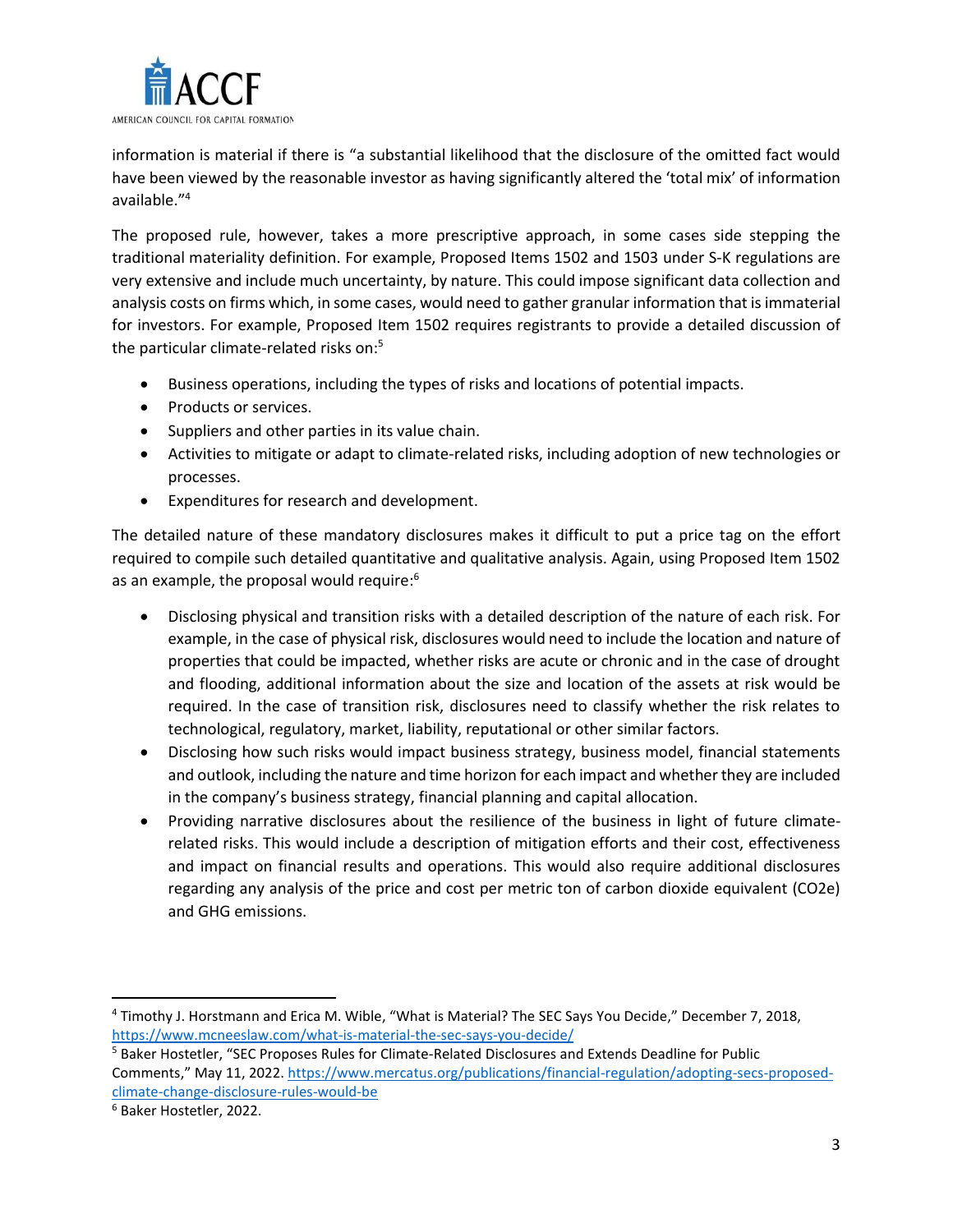

This Item has been a significant interest to legal scholars. According to Andrew N. Vollmer of Mercatus Center, "The Proposal creates confusion about the standards for disclosure of climate risks and materiality." <sup>7</sup> Mr. Vollmer specifically lists:

- Proposed Item 1502(a) which states that "any climate-related risks reasonably likely to have a material impact on the registrant, including on its business or consolidated financial statements, which may manifest over the short, medium, and long term," is very broad and covers risks that are not currently material but *could be material* in the future.
- Proposed Item 1502(b) and (d) would require a "description of 'the actual and potential impacts' of the risks identified in response to 1502(a) on the company's strategy, business operations, and suppliers or other parties in the company's 'value chain,'" and "a discussion of any risks described in response to 1502(a) that 'affected or are reasonably likely to affect' the financial statements." Items (b) and (d) would again require companies to discuss costs that are associated with currently immaterial risks.

According to Mr. Vollmer, the uncertainty within the 1502 comes from the fact that first, a company must identify a climate-related risk and then decide whether this risk is "reasonably likely" to impact the company and whether it is material. This decision chain has uncertainties at every stage: "to make a disclosure decision, management must assess a *reasonable* likelihood of a *substantial* likelihood on a *reasonable* investor." 8

Proposed Item 1503 goes one step further and require the disclosure of any processes that is being used to identify, assess, and manage climate related risks.

The proposed rules also extend Regulations S-X, requiring public companies to analyze each of the line items in their consolidated financial statement for climate-related risks, weather events, and transition activities. As a result of analysis, if the overall impact of these risks is above 1% of the value of a given line item, companies must disclose the impact of each item in a disaggregated manner in their financial statements. Under existing systems, to accomplish such data tracking and analysis would be a herculean task for companies, given the very low threshold for reporting. Given the extensive nature of the language on weather events and transition activities, companies will face significant uncertainty in terms of deciding what risk can be categorized under one of these items versus the risk of doing business in certain locations. Furthermore, since companies must collect, analyze and compile emissions data to see whether they are below the 1% threshold, the 1% threshold does not significantly reduce the burden on companies, even if they ultimately *do not* have to report.

The three new proposed disclosure items described above is just the "tip of the iceberg" in terms of the costs associated with the 500 plus page proposed rules. The rules would also require outside attestation of the disclosures for Scope 1 (direct emissions) and Scope 2 (emissions resulting from the generation of electricity purchased and consumed by the company) emissions, as well as the disclosure of Scope 3 emissions (all other indirect emissions) for certain companies when material. As we will discuss further,

 $^7$  Andrew N. Vollmer, "Adopting the SEC's Proposed Climate-Change Disclosure Rules Would Be Unwise," May 10, 2022, Mercatus Center, [https://www.mercatus.org/publications/financial-regulation/adopting-secs-proposed](https://www.mercatus.org/publications/financial-regulation/adopting-secs-proposed-climate-change-disclosure-rules-would-be)[climate-change-disclosure-rules-would-be](https://www.mercatus.org/publications/financial-regulation/adopting-secs-proposed-climate-change-disclosure-rules-would-be)

<sup>8</sup> Vollmer, 2022.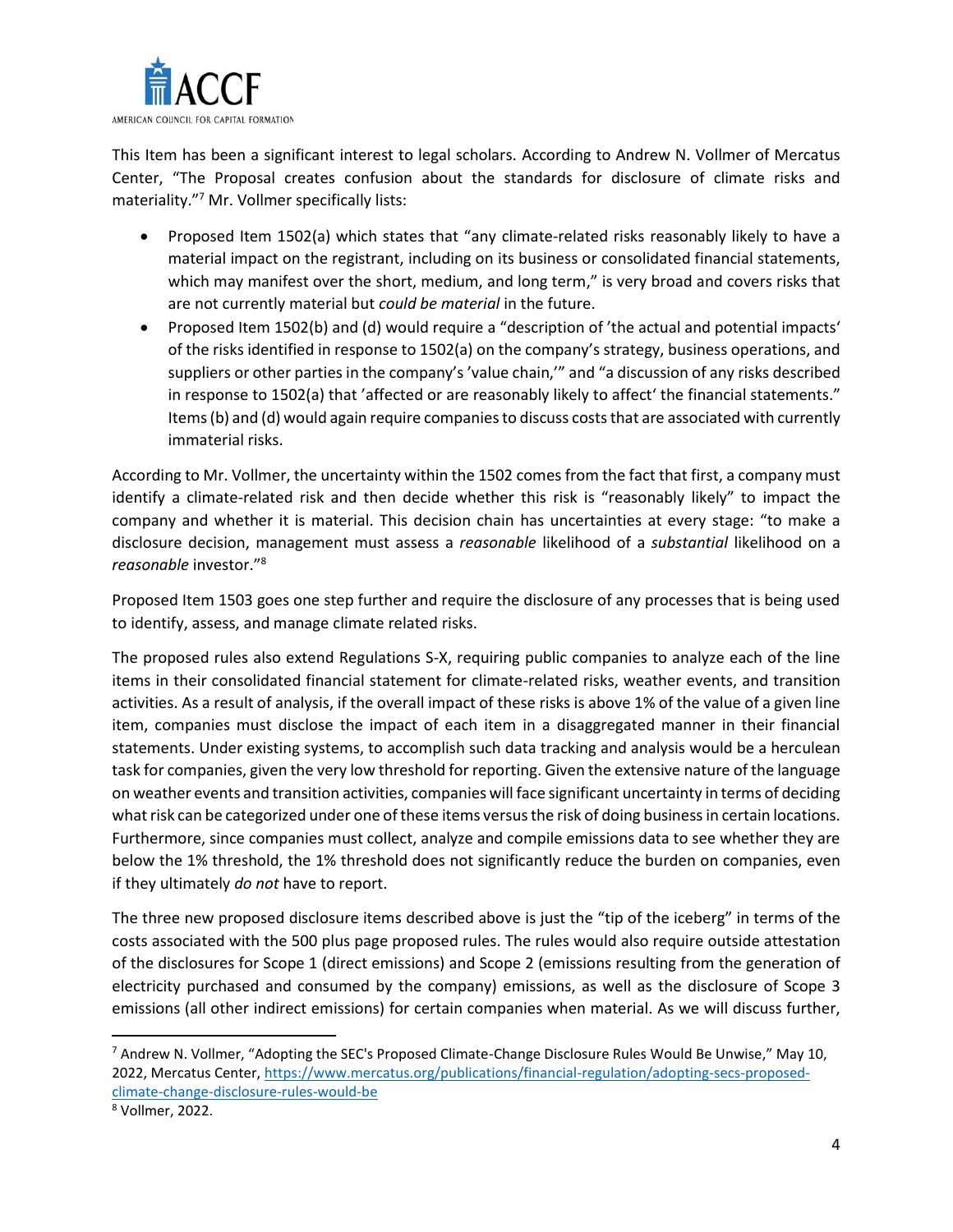

the requirement to disclose Scope 3 emissions could potentially impose costs on companies outside the scope of this rule, including private small and medium size enterprises, further increasing the costs for the overall economy. Some the proposed items also require companies to not only provide current data, but to also evaluate the impact on historical financial statements.

#### *Scope 3 Reporting: Unintended Consequences*

Scope 3 emissions include emissions resulting from activities or assets not directly controlled or owned by the registrant, but they are part of the upstream (suppliers) and downstream (clients) value chain of the company. The proposal would require large accelerated filers to report these emissions if they are material or if the company has an emissions reduction target that includes Scope 3 emissions. There are some safe-harbor provisions to protect companies from liability associated with including Scope 3 emissions disclosures in SEC filings. However, the adequacy of these safe harbors with respect to providing robust protection against liability even if company disclosures were undertaken in good faith has been questioned by legal experts. According to John C. Coffee, Jr., "the safe harbor so proposed is a shallow one."<sup>9</sup>

Scope 3 emissions reporting is challenging by definition since it includes extracting data from third parties that the company does not have control over. There are distinct difficulties associated with Scope 3 emissions data tracking and gathering:

- Many businesses have extensive and global supply chain structure, as well as a worldwide customer base, which will make it extremely difficult to gather effective and reliable data that is comparable across industries. Such efforts could be prohibitively costly, especially for industries that have a lot of moving pieces.
- There are also questions regarding whether companies outside the authority of SEC would be willing to furnish such data to the public companies that they are doing business with. This could be simply due to upstream or downstream businesses not having access to, expertise, or even operating systems designed to adequately and reliably gather such data. This could lead required public companies attempt to estimate such data, increasing uncertainty and further diminishing the reliability of the data.
- According to research by Bain & Company and CDP, while 64% of the world's public companies by market capitalization currently report their environmental impact through CDP, the number is less than 1% for private companies.<sup>10</sup> The same research also shows that only 49 percent of the surveyed private companies report Scope 1 and 2 emissions, compared to 88 percent of public companies. In terms of Scope 3 emissions reporting, there is a significant gap between public and private companies. Only 29 percent of private companies report Scope 3 emissions versus 70 percent of the public cohort (See **Figure 1**). As the report indicates "[t]he effective coverage of

<sup>9</sup> John C. Coffee, Jr., "Unpacking the SEC's Climate-Related Disclosures: A Quick Tour of the Issues," March 29, 2022, Columbia Law School's Blog On Corporations and the Capital Markets,

[https://clsbluesky.law.columbia.edu/2022/03/29/unpacking-the-secs-climate-related-disclosures-a-quick-tour-of](https://clsbluesky.law.columbia.edu/2022/03/29/unpacking-the-secs-climate-related-disclosures-a-quick-tour-of-the-issues/)[the-issues/](https://clsbluesky.law.columbia.edu/2022/03/29/unpacking-the-secs-climate-related-disclosures-a-quick-tour-of-the-issues/)

<sup>&</sup>lt;sup>10</sup> Bain & Company, "Closing the Public-Private Environmental Transparency Gap," May 19, 2022. <https://www.bain.com/insights/closing-the-public-private-environmental-transparency-gap/>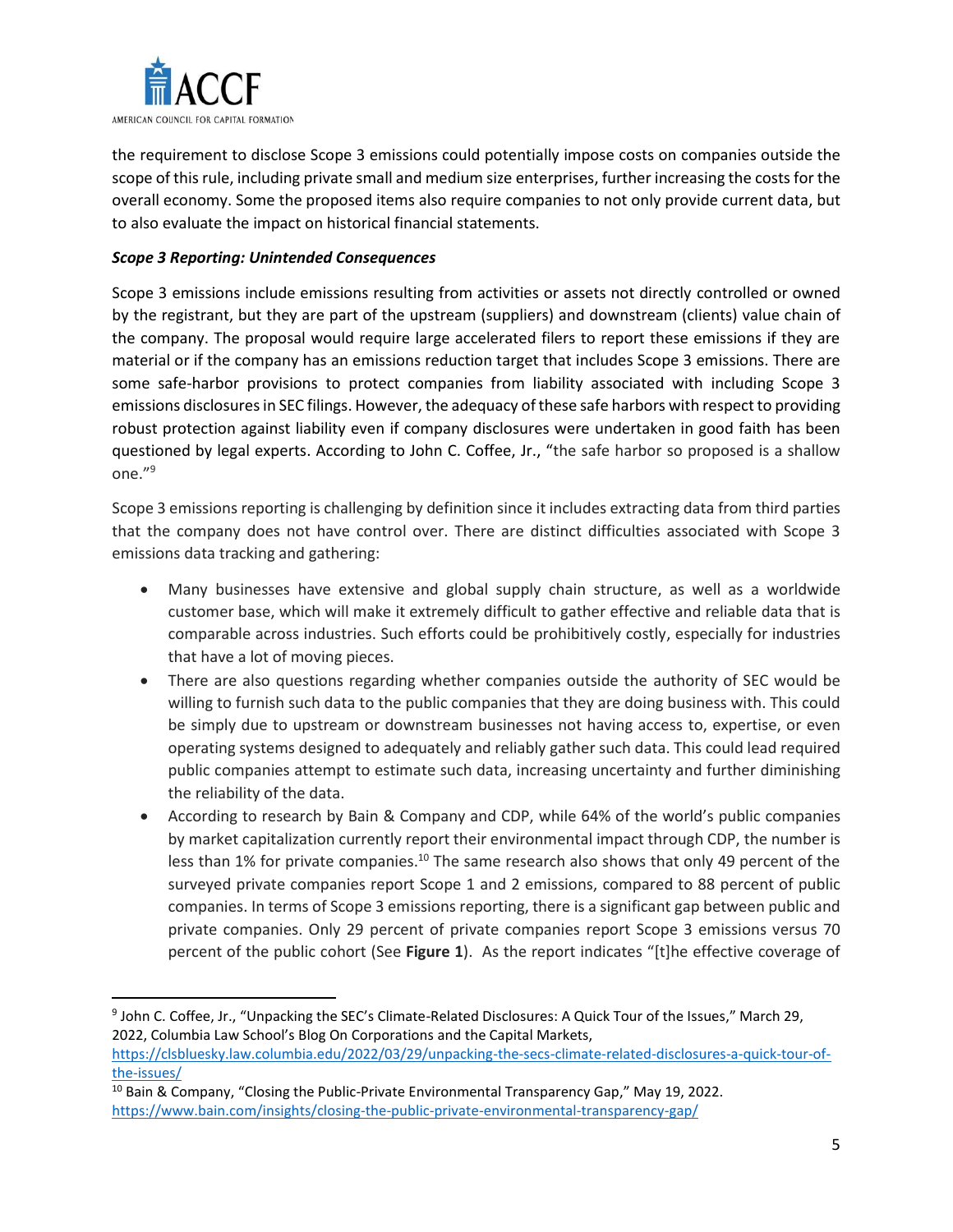

Scope 3 emissions reporting is probably much lower, as many public and private companies are not yet reporting comprehensively on all 15 categories of Scope 3 emissions."<sup>11</sup> The reasons for the difference between public and private companies are various, but include: resource constraints, capability gaps, and a lack of urgency from leadership. The SEC's mandatory reporting requirements for Scope 3 might put smaller privately held companies at a disadvantage vis-à-vis their larger counterparts who already track environmental data. Public companies might decide to work with entities that have the capability of tracking the required data to lessen the burden on themselves. This could either result in additional regulatory costs for privately held companies (due to the need to track this data) or alternatively could lead the companies to choose not to do business with public companies (to avoid the need to track such data). In either case, the SEC's rule could have unintentional impacts on private firms, especially smaller private businesses.

• Another inherent problem with Scope 3 reporting is overall "double counting." That is, the Scope 1 emissions of Firm A could be the Scope 3 emissions for multiple firms. For example, the emissions from an oil producer would be included in the Scope 3 emissions for the pipeline company that transports the oil to a refinery, the refinery that processes the oil into fuels, and the separate pipeline company that transports refined products to market. This double (and triple!) counting could result in estimated emissions well in excess of actual emissions and would make it difficult for investors to compare Scope 3 emissions. Many institutions are currently working on improving Scope 3 emissions calculations, but this work is still in its infancy.<sup>12</sup>

#### **Figure 1. Percent of Public Versus Private Companies Reporting Emissions**

#### Scope 1+2 emissions

#### **Scope 3 emissions**

Refers to direct emissions from an owned or controlled source, including fuel combustion (Scope 1), and indirect emissions from purchased electricity, steam, heating and cooling, etc. (Scope 2)

Refers to all other indirect emissions that occur in a company's value chain, including purchased goods and services, business travel, use of sold products, and waste disposal



Source: CDP

<sup>11</sup> Bain & Company, 2022.

<sup>&</sup>lt;sup>12</sup> Gireesh Shrimali, "Scope 3 Emissions: Measurement and Management," April 2021, Stanford University, [https://energy.stanford.edu/sites/g/files/sbiybj9971/f/scope\\_3\\_emissions\\_](https://energy.stanford.edu/sites/g/files/sbiybj9971/f/scope_3_emissions_-_measurement_and_management.pdf) measurement and management.pdf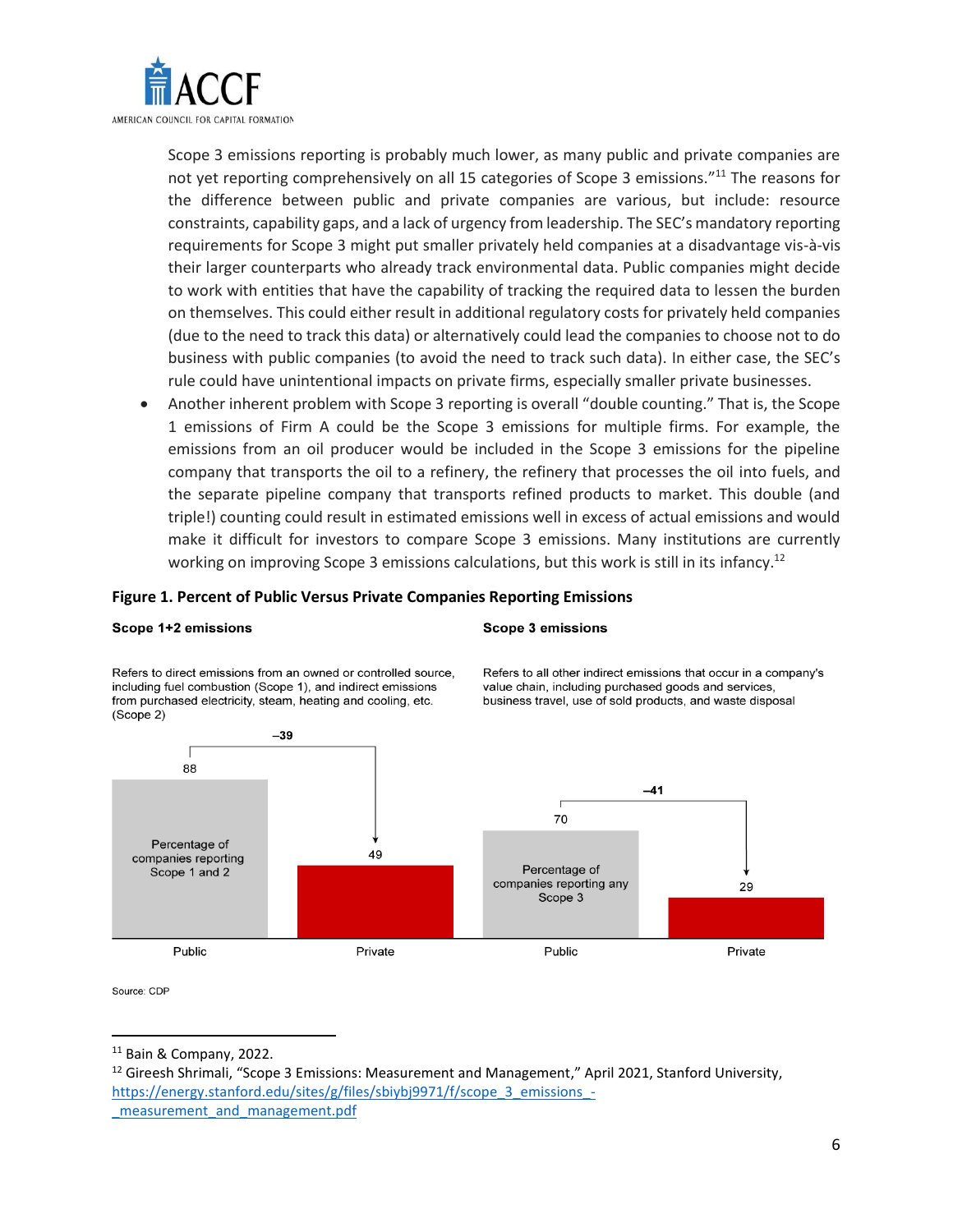

### *Timelines Add to Costs*

Once finalized, the proposed rules have an ambitious timeline which will increase the costs for companies for a variety of reasons. **Table 1** outlines these timelines.

| <b>Disclosure</b><br><b>Requirement</b>                                 | <b>Large Accelerated</b><br><b>Filers</b>                                                                                         | <b>Accelerated Filers</b>                                                                                                         | Non-Accelerated<br><b>Filers</b>         | <b>Smaller Reporting</b><br><b>Companies</b>                                                |
|-------------------------------------------------------------------------|-----------------------------------------------------------------------------------------------------------------------------------|-----------------------------------------------------------------------------------------------------------------------------------|------------------------------------------|---------------------------------------------------------------------------------------------|
| <b>All disclosures</b><br>other than<br>Scope 3                         | Fiscal year 2023<br>(filed in 2024)                                                                                               | Fiscal year 2024<br>(filed in 2025)                                                                                               | Same as for<br><b>Accelerated Filers</b> | Fiscal year 2025<br>(filed in 2026)                                                         |
| Scope 3<br>emissions<br>disclosures                                     | Fiscal year 2024<br>(filed in 2025)                                                                                               | Fiscal year 2025<br>(filed in $2026$ )                                                                                            | Same as for<br><b>Accelerated Filers</b> | Exempt                                                                                      |
| <b>Attestation for</b><br>Scope 1 & Scope<br>2 emissions<br>disclosures | <b>Limited Assurance</b><br>Fiscal year 2024<br>(filed in 2025)<br>Reasonable<br>Assurance<br>Fiscal year 2026<br>(filed in 2027) | <b>Limited Assurance</b><br>Fiscal year 2025<br>(filed in 2026)<br>Reasonable<br>Assurance<br>Fiscal year 2027<br>(filed in 2028) | Exempt                                   | Same as for<br><b>Accelerated Filers</b><br>or Non-Accelerated<br>Filers (as<br>applicable) |

#### **Table 1. Phase-in schedule for the proposed rule**

Source: Gibson Dunn, [https://www.gibsondunn.com/summary-of-and-considerations-regarding-the-sec](https://www.gibsondunn.com/summary-of-and-considerations-regarding-the-sec-proposed-rules-on-climate-change-disclosure/)[proposed-rules-on-climate-change-disclosure/](https://www.gibsondunn.com/summary-of-and-considerations-regarding-the-sec-proposed-rules-on-climate-change-disclosure/)

The reasons why the timeline could be overly burdensome, especially in the early years after implementation, include:

- Companies need to develop a climate data infrastructure to accurately track, collect, analyze, and report the existing and newly required data. As seen in Table 1, for large accelerated filers, the reporting requirements start as early as in 2024, for the fiscal year 2023. For Scope 3, filing starts in 2025. Many of these timelines are very ambitious, given that some of the public firms will need to start from scratch and will either have to build their own internal infrastructure or hire third parties to fulfill these obligations, or potentially a combination of both approaches.
- Attestation for Scope 1 and Scope 2 emissions could also introduce additional costs. According to Erin Martin and Celia Soehner, "If the Proposal is implemented as currently drafted, third-party attestation providers and/or ESG consulting firms may have limited capacity for new clients, and other external factors could impact a public company's ability to fully assess its climate-relate disclosures and processes."<sup>13</sup>

<sup>&</sup>lt;sup>13</sup> Erin Martin and Celia Soehner, "How Public Companies Can Prepare for the SEC's Proposed Climate-Related Disclosure Rules," April 2022, [https://www.morganlewis.com/pubs/2022/04/how-public-companies-can-prepare](https://www.morganlewis.com/pubs/2022/04/how-public-companies-can-prepare-for-the-secs-proposed-climate-related-disclosure-rules?__cf_chl_f_tk=qz.WrtQ1wwA21aAOxBI0w88lYXKNnYS.thnFy144DlY-1655071514-0-gaNycGzNBv0)[for-the-secs-proposed-climate-related-disclosure-](https://www.morganlewis.com/pubs/2022/04/how-public-companies-can-prepare-for-the-secs-proposed-climate-related-disclosure-rules?__cf_chl_f_tk=qz.WrtQ1wwA21aAOxBI0w88lYXKNnYS.thnFy144DlY-1655071514-0-gaNycGzNBv0)

rules? cf chl f tk=qz.WrtQ1wwA21aAOxBI0w88lYXKNnYS.thnFy144DlY-1655071514-0-gaNycGzNBv0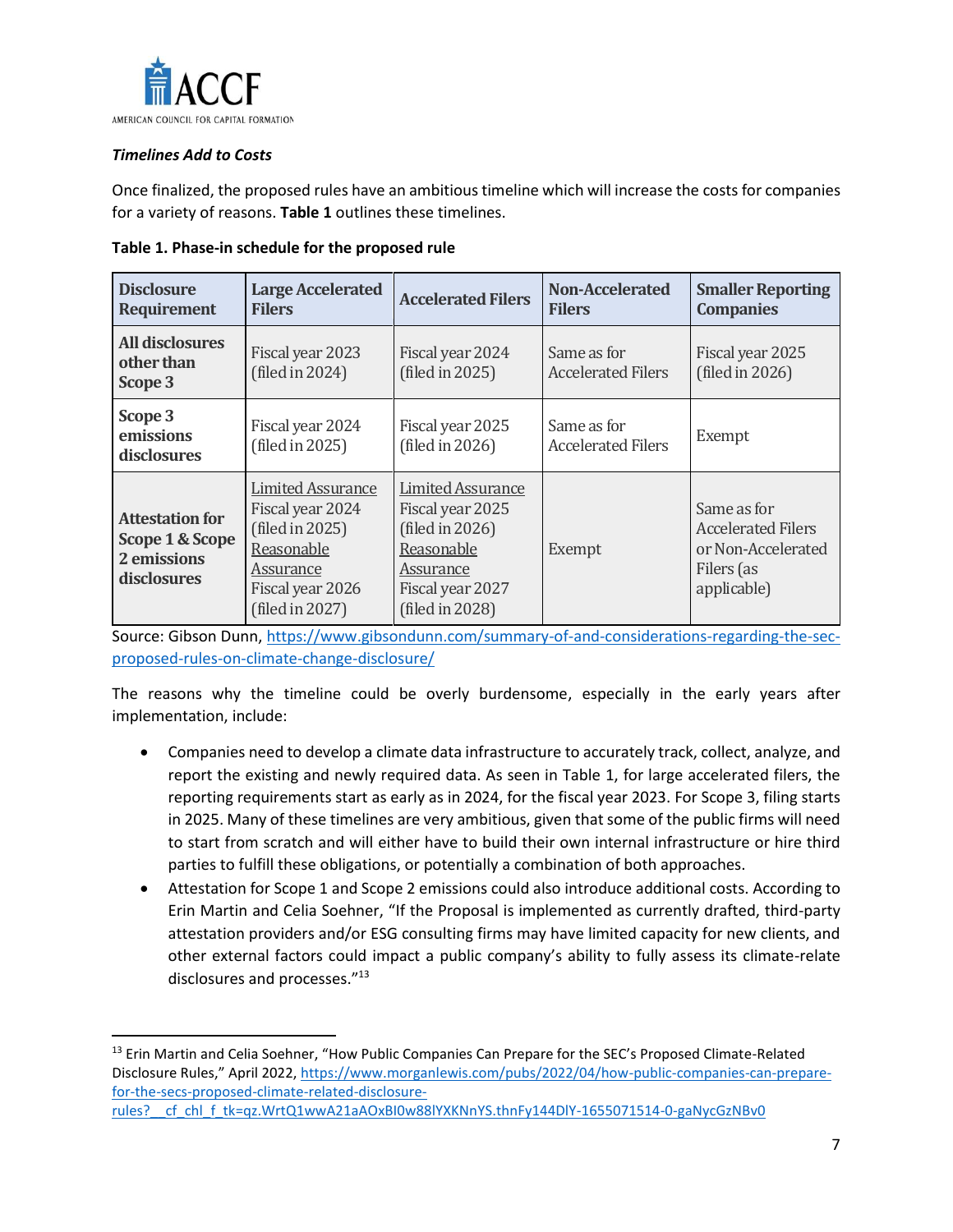

• Many public companies track and report their Scope 1 and Scope 2 emissions to the Environmental Protection Agency (EPA). This type of data is normally published in Sustainability Reports in the late spring or early summer. However, many companies have much earlier deadlines for 10-K reporting (in March). Due to the differences in the SEC and EPA timelines, the SEC proposes to let companies include reasonable GHG estimates for the fourth quarter of the fiscal year and disclose any material difference between estimated and actual emissions in a subsequent filing. Due to potential liability issues, companies might hesitate to publish and later correct incomplete data. In addition, companies track their GHG emissions on annual basis and converting this tracking to a quarterly basis would be very costly.

#### **II. Increased Reporting Requirements and Public Companies**

#### *Why Are Stock Exchanges and Public Companies Important for the Economy?*

Well-functioning exchange markets are an integral part of an efficient financial eco-system which bring together businesses that are looking for capital to grow and savers who are looking for a variety of investment options for their resources. Academic research has shown the positive links between wellfunctioning exchanges and economic development. For example, according to recent research by Caporale and his co-authors "The evidence obtained from a sample of seven countries suggests that a well-developed stock market can foster economic growth in the long run. It also provides support to theories according to which well-functioning stock markets can promote economic development by fueling the engine of growth through faster capital accumulation, and by tuning it through better resource allocation." 14

There are a variety of reasons why stock markets are attractive options for capital matching. According to a recent report by UNCTAD and the World Federation of Exchanges, these reasons include:<sup>15</sup>

- *Investment horizons*: Stock markets provide investors with easy means of exiting their investment by selling in secondary markets. Investors do not need find a specific buyer or negotiate terms as the rules are set by the market. And even if investors have different time horizon preferences, they can easily put money without a risk in these markets for various stocks.
- *Transparency*: Through listings and ongoing disclosure requirements, important information is readily available for investors' decision process. It also reduces the information asymmetry problem, whereby company insiders might have more information than outsiders.
- *Investor protection*: The rules of the exchange in combination with relevant market regulations mitigate various risks for the investors.

<sup>&</sup>lt;sup>14</sup> Guglielmo Maria Caporale, Peter Howells and Alaa M. Soliman, "Stock Market Development and Economic Growth: The causal linkage," January 2004Journal of Economic Development 29(1):33-50.

[https://www.researchgate.net/publication/227450321\\_Stock\\_Market\\_Development\\_and\\_Economic\\_Growth\\_The](https://www.researchgate.net/publication/227450321_Stock_Market_Development_and_Economic_Growth_The_causal_linkage) [\\_causal\\_linkage](https://www.researchgate.net/publication/227450321_Stock_Market_Development_and_Economic_Growth_The_causal_linkage)

<sup>&</sup>lt;sup>15</sup> UNCTAD and World Federation of Exchanges, "The Role of Stock Exchanges in Fostering Economic Growth and Sustainable Development," 2019. [https://sseinitiative.org/wp-content/uploads/2019/12/WFE-UNCTAD-Exchanges-](https://sseinitiative.org/wp-content/uploads/2019/12/WFE-UNCTAD-Exchanges-Growth-and-Sustainable-Development.pdf)[Growth-and-Sustainable-Development.pdf](https://sseinitiative.org/wp-content/uploads/2019/12/WFE-UNCTAD-Exchanges-Growth-and-Sustainable-Development.pdf)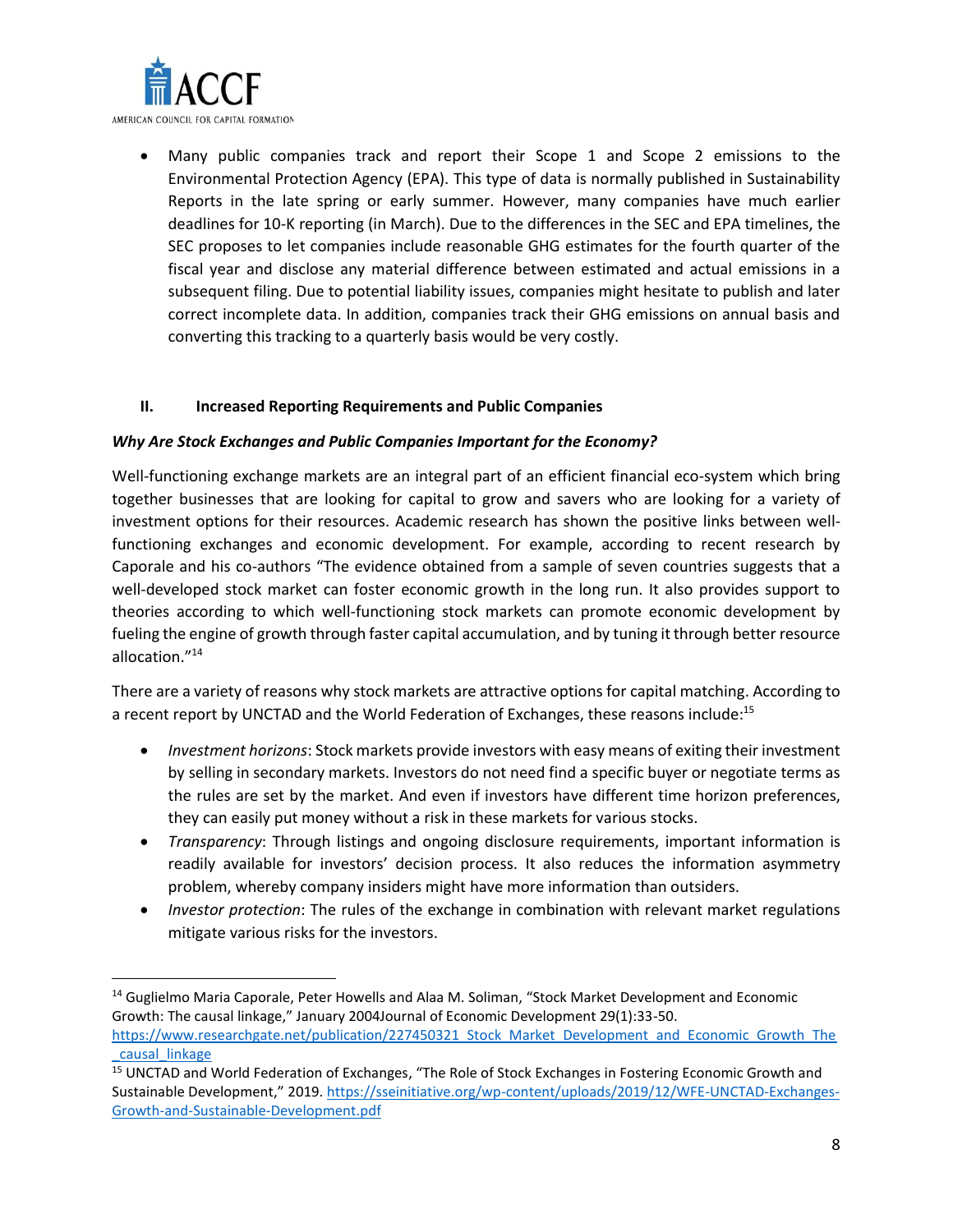

• *Pooling funds*: A large and diverse set of investors reduces the size of an individual investment (economic exposure with small investment such as buying a single share) and allows investors to manage their risk based on their preference.

According to the report, "These 'risk mitigation', 'risk spreading' and 'risk transformation' features of stock exchanges serve both to reduce the cost of the capital for firms and increase access to financing for larger and/or riskier ventures than they might be able to finance otherwise."<sup>16</sup> At the same time, providing investors with access to diversified investment opportunities could help reduce the risk of income volatility. With positive investment returns, investors' funds available for consumption and/or future investment will be enhanced. This could be used to further accelerate growth and expansion for the overall economy.

Public markets have been driven by "unparalleled wealth creation, opportunities for employees and savers; and stable, low-cost access to capital."<sup>17</sup> The immense success of Apple, Microsoft, and Amazon is partly driven by access to a larger, more liquid pool of capital. For example, for large tech companies, 96 percent of their value was created during their time as public companies. According to research, since the 1970s, 92 percent of corporate job creation has occurred after companies' IPOs.<sup>18</sup>

At the heart of all the success of public markets is a stable supply of IPOs and public companies. However, recent numbers show a decrease in public companies and IPOs in the U.S.

# *Declining Number of IPOs and Public Companies in the U.S.*

The number of US companies traded on major US exchanges has declined significantly in recent decades. After peaking in 1996 at more than 8,000 public companies, the number decreased nearly 50 percent by 2019. The number of IPOs has also gone down sharply during this period. After peaking in 1996 at 700 IPOs, there were barely 100 IPOs in 2017.<sup>19</sup> There are multiple reasons for these trends. According to new a new report by EY's Quantitative Economics and Statistics Group, the reasons include:<sup>20</sup>

• *Declining Business Dynamism* described as the process of new businesses starting, growing, dying, and being replaced with other more productive businesses. A recent paper by Federal Reserve economists highlights multiple reasons for this decline, but they assert that distortions to the diffusion of knowledge across firms in the economy are the likely culprit behind declining U.S. business dynamism.<sup>21</sup>

<sup>&</sup>lt;sup>16</sup> UNCTAD and World Federation of Exchanges, pg 9.

<sup>&</sup>lt;sup>17</sup> Sarah Williamson, "Public Markets for the Long Term: How Successful Listed Companies Thrive," February 2019, Harvard Law School Forum on Corporate Governance. [https://corpgov.law.harvard.edu/2019/02/08/public](https://corpgov.law.harvard.edu/2019/02/08/public-markets-for-the-long-term-how-successful-listed-companies-thrive/)[markets-for-the-long-term-how-successful-listed-companies-thrive/](https://corpgov.law.harvard.edu/2019/02/08/public-markets-for-the-long-term-how-successful-listed-companies-thrive/)

<sup>18</sup> Sarah Williamson, 2019.

 $19$  Paul Smith, "Shrinking public markets limit the playing field for the average investors," January 4, 2019, CNBC. https://www.cnbc.com/2019/01/03/shrinking-public-markets-alter-playing-field-for-average-investors.html <sup>20</sup> EY's Quantitative Economics and Statistics Group, "The declining number of public companies and mandatory reporting requirements," June 2022, Prepared for the ACCF, [https://accf.org/2022/06/16/report-the-](https://accf.org/2022/06/16/report-the-decli…ing-requirements/)decli…ing[requirements/](https://accf.org/2022/06/16/report-the-decli…ing-requirements/)

<sup>&</sup>lt;sup>21</sup> Ufuk Akcigit and Sina T. Ates, "What Happened to U.S. Business Dynamism?," FEDS Notes. Washington: Board of Governors of the Federal Reserve System, February 14, 2020,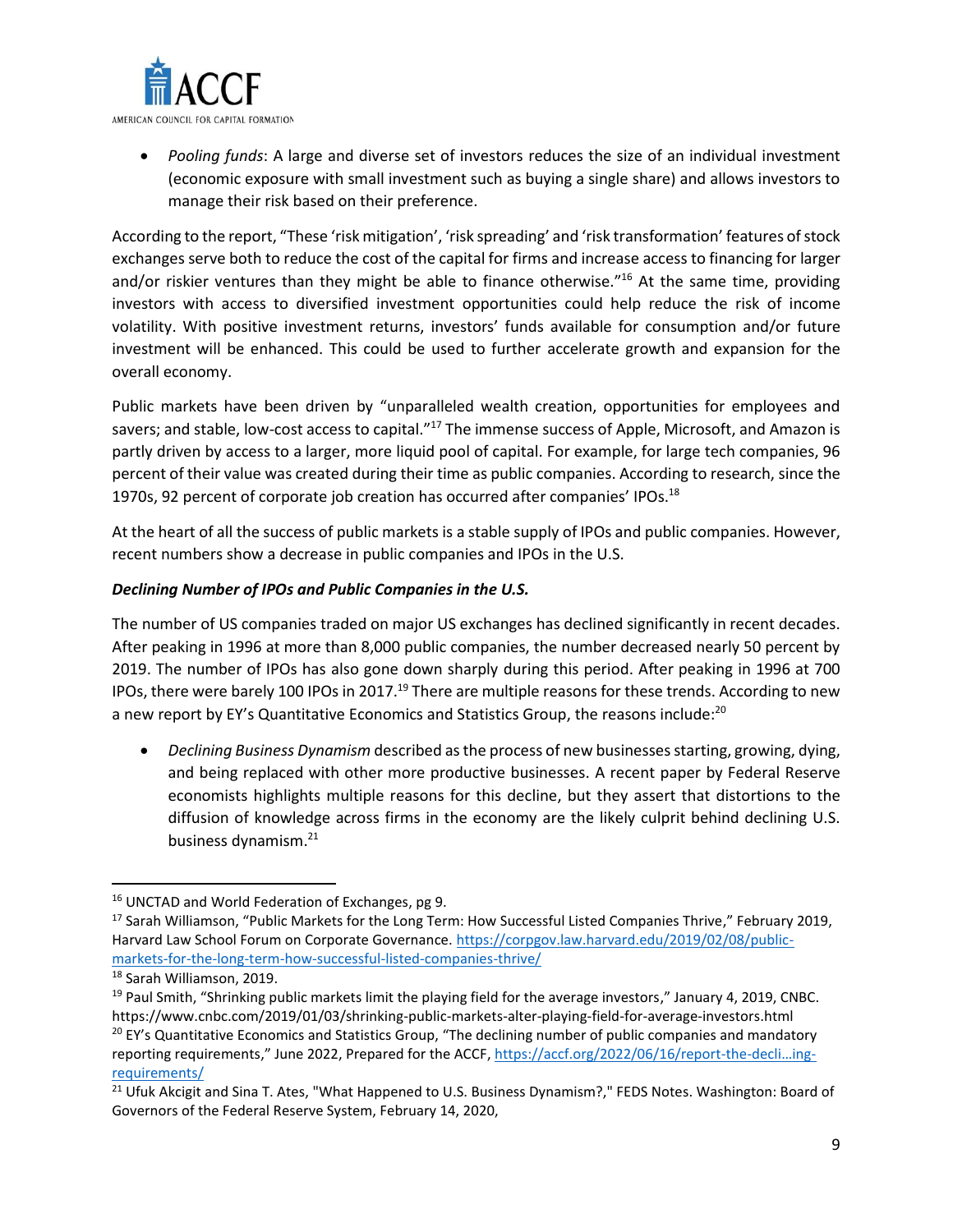

- *Increases in the availability of private equity* for start-ups. Access to other types of capital allows companies to scale up without needing to access public markets.
- *Increases in merger and acquisition activity*. The merger of two public companies will reduce the number of listed public companies.
- *Higher regulatory compliance costs* for public companies. Mandatory reporting requirements is part of these higher regulatory costs and they have been increasing significantly since 2000.

The increase in regulatory costs and their impacts on number of public companies and IPOs have taken the center stage in recent years. However, empirical literature on the issue is short and existing research is generally survey based. A recent paper by Michael Ewens, Kairong Xiao and Ting Xu (Ewen et al.), on the other hand, takes a novel approach and finds that various disclosure and internal governance rules lead to a total compliance cost of 4.1% of market capitalization for the median U.S. public firm. According to the same study, regulatory costs have a greater impact on private firms' IPO decisions than on public firms' decision to "go private."<sup>22</sup> These results are, however, conservative. This is because, as noted by Ewens et al., the methodology's reliance on changes in reporting requirements at public float thresholds makes it such that the methodology cannot examine uniform reporting requirements or industry-specific rules.

Based on the Ewens et al. methodology, EY analyzes the impact of mandatory reporting requirements on public firms. The EY study finds that:

- There were at least 800 fewer US companies traded on major US exchanges at the end of 2019 because of mandatory reporting requirements. Note that these companies and the related economic activity do not cease to exist, but rather remain private instead of being public.
- The median US company that would have been public is estimated to have 650 workers. Across the approximately 800 fewer public companies in 2019 this amounts to more than 500,000 workers.
- The median US company that would have been public is estimated to have nearly \$300 million in revenue. Across the approximately 800 fewer public companies in 2019 this amounts to upwards of \$250 billion in revenue in the public capital markets.
- The median US company that would have been public is estimated to have over \$750 million in market capitalization. Across the approximately 800 fewer public companies in 2019 this amounts to nearly \$600 billion in market capitalization.

To put these estimates in context, without any mandatory reporting requirements in the 2000-2019 period, the number of public listed companies in 2019 would have been higher by roughly 800, all else equal. That is, there would have been roughly 5,100 publicly listed companies rather than 4,300 in 2019 – a 16% decline – without accounting for the various other factors that may also explain the decline in public listings. Assuming these companies are the size of the median public company in 2019, which tend

[https://www.federalreserve.gov/econres/notes/feds-notes/what-happened-to-us-business-dynamism-](https://www.federalreserve.gov/econres/notes/feds-notes/what-happened-to-us-business-dynamism-20200214.htm)[20200214.htm](https://www.federalreserve.gov/econres/notes/feds-notes/what-happened-to-us-business-dynamism-20200214.htm)

<sup>&</sup>lt;sup>22</sup> Michael Ewens, Kairong Xiao, and Ting Xu, "Regulatory Costs of Being Public: Evidence From Bunching Estimation," NBER Working Paper 29143, August 2021,

[https://www.nber.org/system/files/working\\_papers/w29143/w29143.pdf](https://www.nber.org/system/files/working_papers/w29143/w29143.pdf)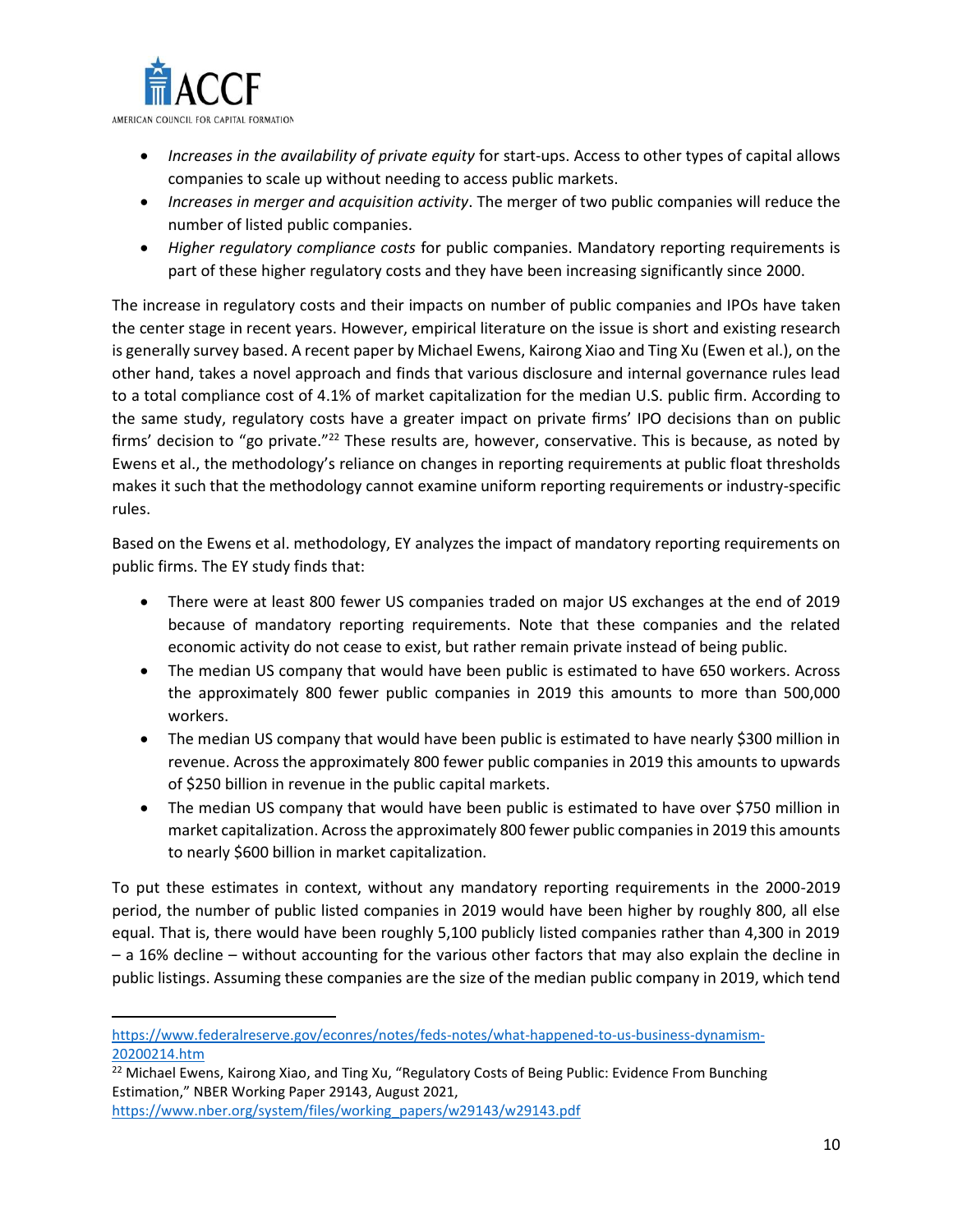

to be relatively small, this translates into a smaller 1.7% decline when measured by company market capitalization.

Based on these estimates, the EY study also concludes that *more costly reporting requirements could be expected to reduce the number of public companies*. This analysis estimates that a 10% increase in reporting requirement cost over the 2000-2019 period would have reduced the number of US companies traded on major exchanges further by 80 companies, with a combined 51,000 employees, \$60 billion in revenue, and over \$23 billion of market capitalization. It stands to reason that higher cost increases would translate into higher estimated impacts on listed companies (e.g., a 20% increase in reporting costs over this period could be expected to be double these estimates). While the EY analysis focuses on reporting requirements during the 2000-2019 period, not the SEC's proposed climate disclosure rules or other reporting requirements, it may be suggestive of the impacts of future reporting requirements

It is hard to estimate what kind of cost increase the SEC's proposed climate disclosure rules will generate. But according to industry experts, they may be costlier than the Sarbanes-Oxley Act of 2002 (SOX) which is still an active concern among public companies. According to the most recent annual survey conducted by Protiviti, "for companies that are beyond their second year of SOX compliance, average annual costs for SOX compliance went up 18% from 2021 to 2022. Thirty percent of surveyed companies beyond their second year of SOX compliance spent more than \$2 million in their most recent fiscal year, versus 24% the prior year."<sup>23</sup>

As noted above, this does not mean that companies cease to exist if they do not go public. However, as mentioned before, the trends show that wealth and value creation by public companies is significant. In addition to the overall potential impact of public companies on macro economy, there is another concern regarding the decrease in public companies and IPOs: it could limit the playing field for smaller, lesssophisticated investors and prevent them from putting their money behind big ideas that may create big value for markets and for society.<sup>24</sup> Shutting out the average investor from these potentially lucrative gains could also increase income inequality as private companies become increasingly funded by the wealthiest members of society.

# **III. How To Make SEC's Climate Disclosure Rules Less Costly**

As the world capital markets contemplate some form of climate disclosure regime, the Agency's work in this field is important for the efficiency, productivity and competitiveness of U.S. capital markets. However, the finalized rule should strive to achieve these goals in a cost-effective manner. Given the size and scope of the proposed rules, it is important to get the cost-benefit analysis as accurate as possible. The cost numbers could be dramatically underestimating the overall impact of the rules given the new territory the Agency is moving in. In fact, in their own words, the SEC states that "In many cases, however, we are unable to reliably quantify these potential benefits and costs. For example, existing empirical

<sup>&</sup>lt;sup>23</sup> Protivity, "SOX Compliance Amid Rising Costs, Labor Shortages and Other Post-Pandemic Challenges," 2022. [https://www.protiviti.com/US-en/insights/sox-compliance-](https://www.protiviti.com/US-en/insights/sox-compliance-survey?utm_source=ProPress&utm_medium=PressRelease&utm_campaign=survey_webpage&utm_id=2022+SOX+Survey&utm_term=SOX,+Sarbanes-Oxley,+internal+audit)

[survey?utm\\_source=ProPress&utm\\_medium=PressRelease&utm\\_campaign=survey\\_webpage&utm\\_id=2022+SOX](https://www.protiviti.com/US-en/insights/sox-compliance-survey?utm_source=ProPress&utm_medium=PressRelease&utm_campaign=survey_webpage&utm_id=2022+SOX+Survey&utm_term=SOX,+Sarbanes-Oxley,+internal+audit) [+Survey&utm\\_term=SOX,+Sarbanes-Oxley,+internal+audit](https://www.protiviti.com/US-en/insights/sox-compliance-survey?utm_source=ProPress&utm_medium=PressRelease&utm_campaign=survey_webpage&utm_id=2022+SOX+Survey&utm_term=SOX,+Sarbanes-Oxley,+internal+audit)

<sup>&</sup>lt;sup>24</sup> Frank Patnoy, "The Death of the IPO," November 2018, The Atlantic, <https://www.theatlantic.com/magazine/archive/2018/11/private-inequity/570808/>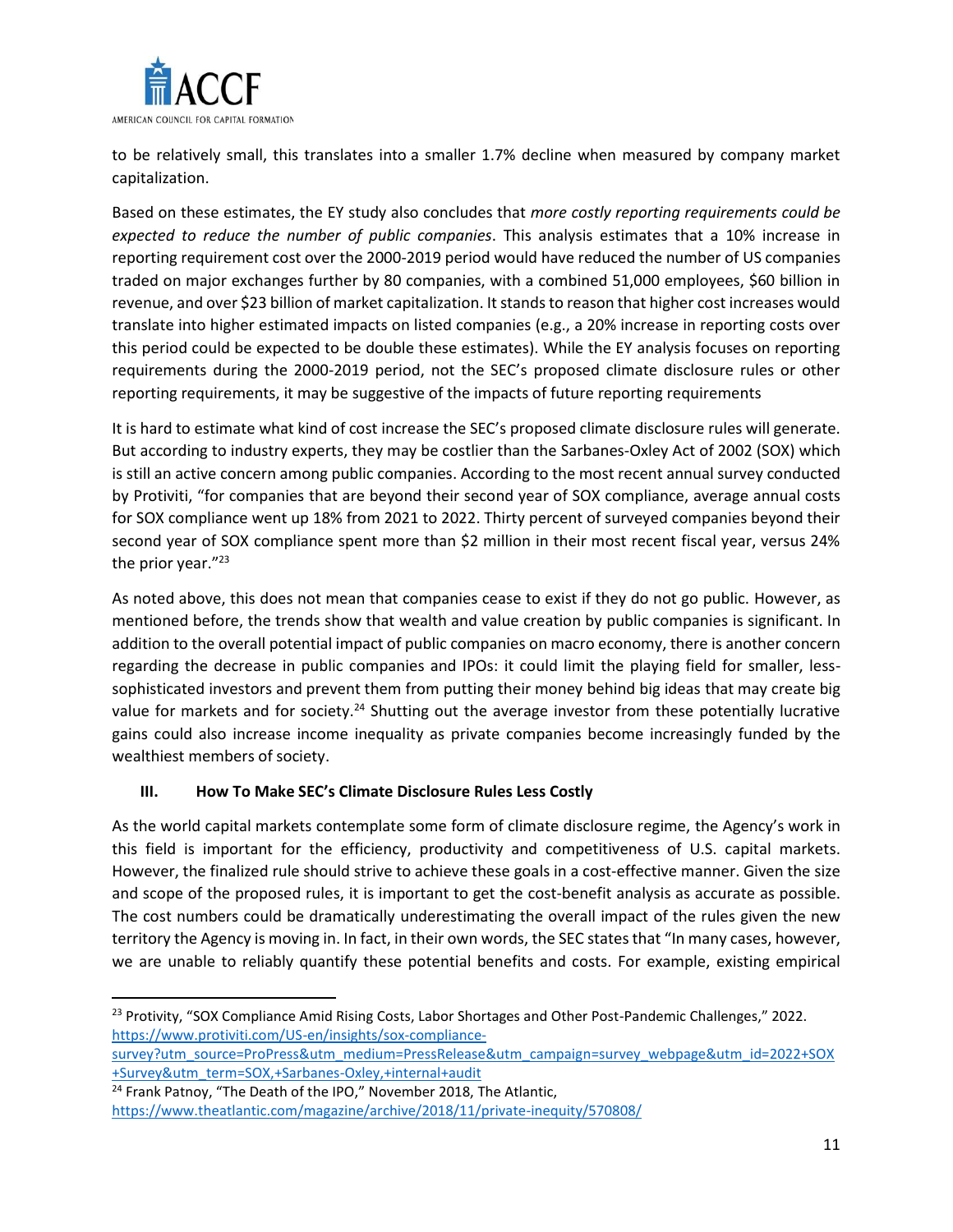

evidence does not allow us to reliably estimate how enhancements in climate-related disclosure affect information processing by investors or firm monitoring." <sup>25</sup> As Former OIRA administrator Susan Dudley and former EPA policy official Brian Mannix stated, "In principle, a benefit-cost analysis should be 'complete.' It should include all the significant consequences of a policy decision: direct and indirect, intended and unintended, beneficial and harmful."<sup>26</sup> Unfortunately, the current cost analysis is lacking in many of these aspects. A complete analysis would be key to determine the costliest and least effective items in the proposal that require significant attention.

Another key aspect of the proposed rule that could entail significant cost is Scope 3 reporting. The proposed requirement that most public companies include Scope 3 emissions disclosures in their Form 10-K each year would impose extreme costs and potential for liability on a broad range of issuers. This requirement will drive still unforeseen burdens to companies up and down the value chain, including small and privately held companies, who have limited resources available to address the reporting requirements. As such, the ACCF recommends that the SEC rescind the proposed Scope 3 reporting requirement.

We feel that Scope 1 and Scope 2 emissions disclosures, combined with the new Regulation S-K risk disclosures, are adequate to inform investors of the exposure of publicly held companies to climate risks. Companies are now engaged and will continue to improve their understanding of Scope 3 emissions and will develop and employ new methods to track and report data. Furthermore, companies may even choose (and some do already) to report their Scope 3 emissions in the absence of an SEC mandate.

The SEC proposal document reflects the extreme complexity of the Scope 3 requirement. It is overwhelming and we, along with many others, question how it will be monitored and measured given the diverse range of businesses and investor interest. Furthermore, the data collection requirement to be applied in a consistent and aligned manner will be difficult to attain and may never be able to be fully verified. This will mean the level of investor assurance that the SEC seeks to provide will be lacking value. Analysis and estimates, along with verification processes for Scope 3 reporting will continue to evolve, it will create more work and cost and will constantly result in investors calling into question the reliability and value of Scope 3 reports and disclosures for their investment decision processes.

Should the SEC continue to advance its efforts to mandate Scope 3 emissions disclosure, ACCF does not believe that the materiality threshold and safe harbor are sufficient to protect registrants and their shareholders from the risks associated with the reporting requirements as the SEC has outlined.

The ACCF and its members recognize that the SEC endeavors to develop a workable approach to enhance transparency and understanding of the material impacts of a registrant's GHG emissions on its business and operations. We continue to recommend that the SEC rescind the Scope 3 requirement. However, we

<sup>&</sup>lt;sup>25</sup> SEC, "The Enhancement and Standardization of Climate-Related Disclosures for Investors," March 2022, pg. 333. <https://www.sec.gov/rules/proposed/2022/33-11042.pdf>

<sup>&</sup>lt;sup>26</sup> Susan E. Dudley & Brian F. Mannix, "Improving Regulatory Benefit-Cost Analysis," 2018, Journal of Law and Politics, pg 12[, http://www.lawandpolitics.org/hifi/files/issues/vol-xxxiv-no-1-fall-](http://www.lawandpolitics.org/hifi/files/issues/vol-xxxiv-no-1-fall-2018/Dudley_and_Mannix_edited_final10.10.18.pdf)[2018/Dudley\\_and\\_Mannix\\_edited\\_final10.10.18.pdf](http://www.lawandpolitics.org/hifi/files/issues/vol-xxxiv-no-1-fall-2018/Dudley_and_Mannix_edited_final10.10.18.pdf)